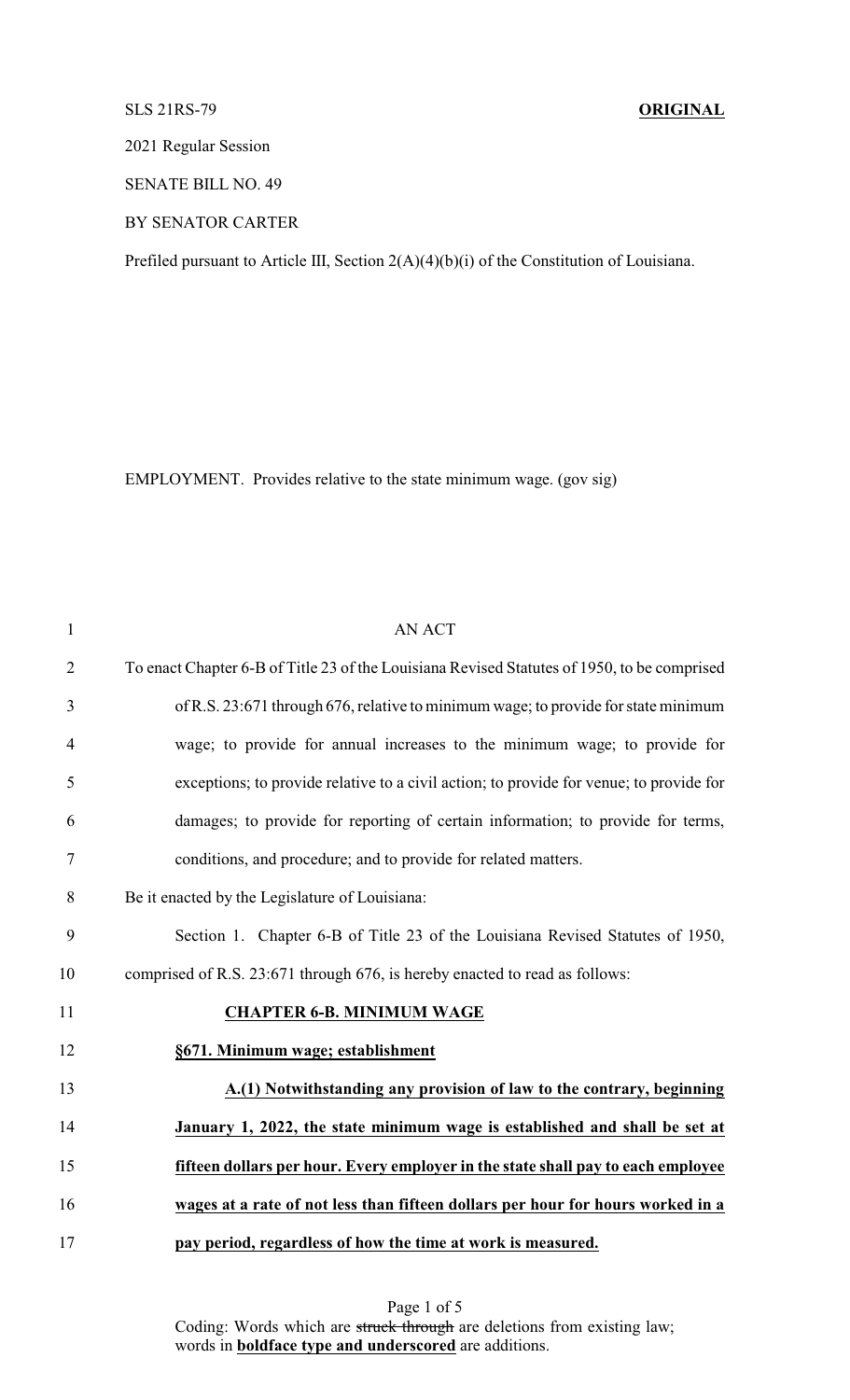| $\mathbf{1}$   | (2) Beginning January 1, 2023, and each January first thereafter, the              |
|----------------|------------------------------------------------------------------------------------|
| $\overline{2}$ | minimum wage shall be increased by the percentage increase of the Consumer         |
| 3              | Price Index for all Urban Consumers (CPI-U), or its successor index, as            |
| 4              | calculated by the United States Department of Labor, or its successor agency,      |
| 5              | for the twelve months preceding the previous September first. The minimum          |
| 6              | wage shall be rounded off to the nearest five cents. The minimum wage shall not    |
| 7              | be decreased if there is a decrease in the CPI-U.                                  |
| 8              | (3)(a) The secretary of the Louisiana Workforce Commission shall                   |
| 9              | calculate the new minimum wage annually in accordance with the provisions of       |
| 10             | this Section.                                                                      |
| 11             | (b) On or before October first of each year, the secretary shall publish           |
| 12             | on the commission's website the new minimum wage rate in effect January first      |
| 13             | of the next year.                                                                  |
| 14             | B. If, at any time, the federal minimum hourly wage rate set by Section            |
| 15             | 6 of the federal Fair Labor Standards Act of 1938, or a successor federal law,     |
| 16             | is raised to a level higher than the state minimum wage rate, then the state       |
| 17             | minimum wage rate shall be increased to the level of the federal minimum wage      |
| 18             | rate.                                                                              |
| 19             | §672. Civil action; venue                                                          |
| 20             | A. An employee shall have the right to file an action to enforce a wage            |
| 21             | claim against the employer and proceed pursuant to the Code of Civil               |
| 22             | Procedure Article 2592.                                                            |
| 23             | B. Notwithstanding any provision of law to the contrary, the civil action          |
| 24             | may be instituted in a parish, city, or district court of proper venue as follows: |
| 25             | (1) If the employer is a natural or juridical person, venue shall be proper        |
| 26             | in the parish where the plaintiff is domiciled, the parish where the work or       |
| 27             | service subject to minimum wage was performed, or a parish of proper venue         |
| 28             | pursuant to the general rules of venue pursuant to Code of Civil Procedure         |
| 29             | Article 42.                                                                        |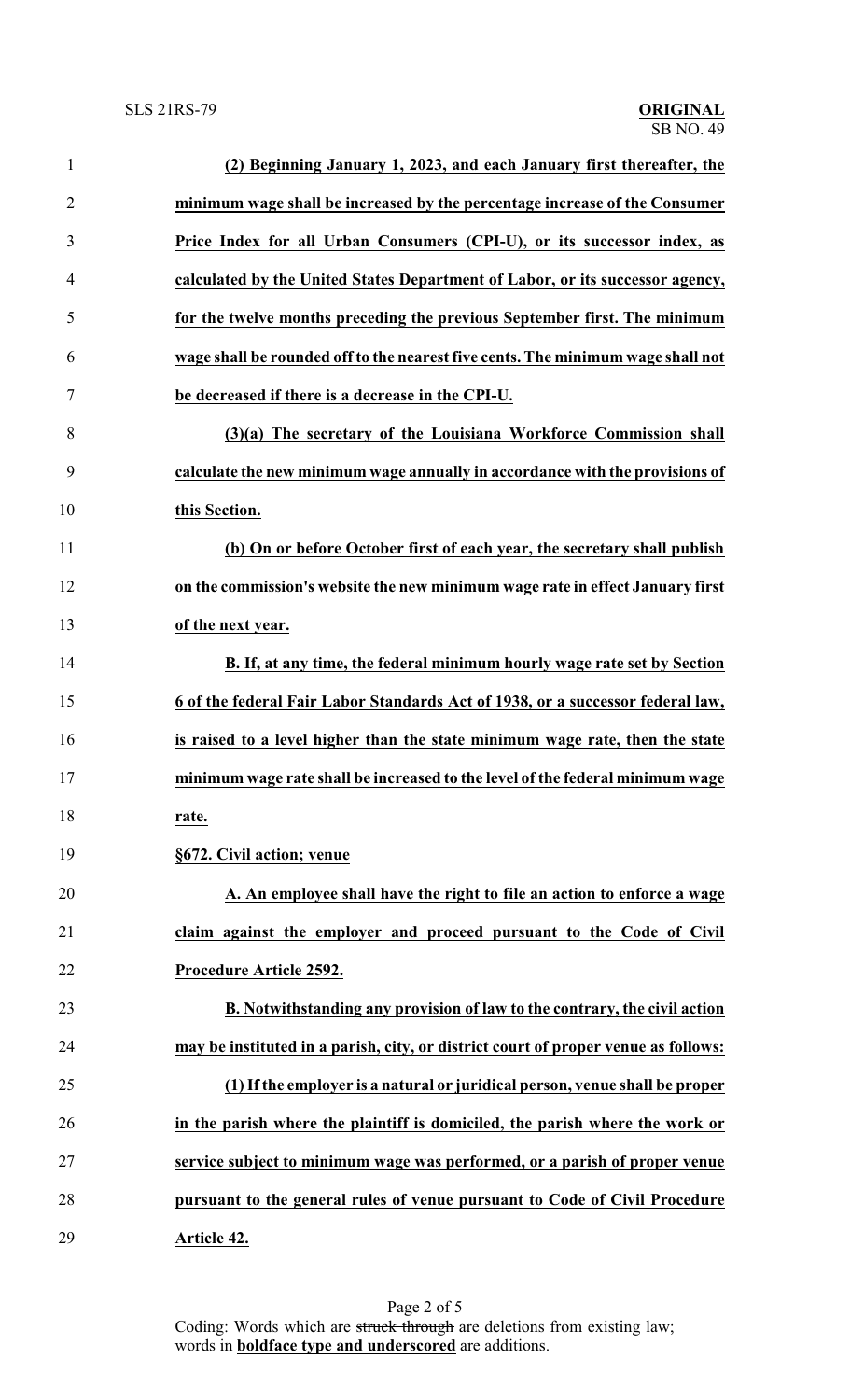| $\mathbf{1}$   | (2) If the employer is the state, venue shall be proper in the Nineteenth        |
|----------------|----------------------------------------------------------------------------------|
| $\overline{2}$ | <b>Judicial District Court in East Baton Rouge Parish.</b>                       |
| 3              | (3) If the employer is a public entity other than the state, venue shall be      |
| 4              | proper in the parish of the entity's domicile.                                   |
| 5              | §673. Damages                                                                    |
| 6              | An employer who violates the provisions of this Chapter shall pay the            |
| 7              | affected employee the difference between wages actually paid to the employee     |
| 8              | and the minimum wage rate in effect at the time the employee worked for each     |
| 9              | hour worked, plus reasonable attorney fees and court costs.                      |
| 10             | §674. Limitation of action                                                       |
| 11             | A civil action filed to recover wages for a violation of this Chapter shall      |
| 12             | be commenced within three years from the date that an employee becomes           |
| 13             | aware that the employer is in violation of the provisions of this Chapter.       |
| 14             | §675. Notification and reporting; clerk of court; commission                     |
| 15             | A. Beginning January 1, 2022, the clerk for each court shall maintain a          |
| 16             | docket for the record of cases filed pursuant to the provisions of this Chapter. |
| 17             | The dockets shall be submitted monthly to the Louisiana Workforce                |
| 18             | Commission.                                                                      |
| 19             | B.(1) Beginning January 1, 2023, the Louisiana Workforce Commission              |
| 20             | shall compile an annual report with the following information from the           |
| 21             | preceding calendar year:                                                         |
| 22             | (a) The name of each employer who violated the provisions of this                |
| 23             | Chapter.                                                                         |
| 24             | (b) The number of employees affected by the violation.                           |
| 25             | (c) The dollar amount of each violation.                                         |
| 26             | (2) On or before March 1, 2023, and on or before March first of each             |
| 27             | year thereafter, the commission shall submit the report to the Senate and House  |
| 28             | committees on labor and industrial relations and the office of the governor.     |
| 29             | §676. Exceptions                                                                 |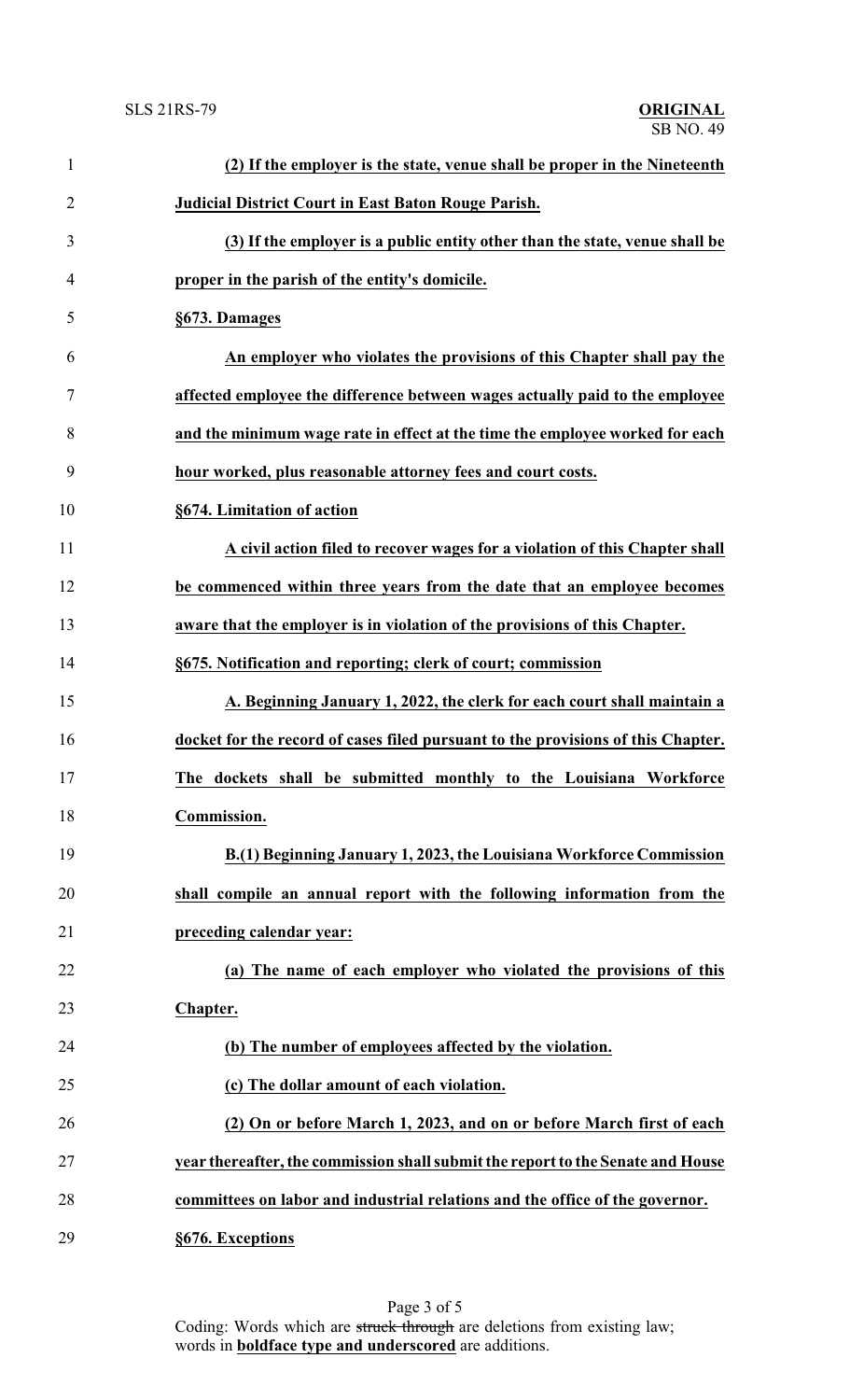| A. The provisions of this Chapter shall not apply to a student learner, as                    |
|-----------------------------------------------------------------------------------------------|
| defined in 29 CFR §520.300, who is employed by any of the following:                          |
| (1) The state.                                                                                |
| (2) State colleges and universities.                                                          |
| (3) A private employer.                                                                       |
| B. The minimum wage for student learners shall not be less than                               |
| seventy-five percent of the minimum wage rate in effect in the state.                         |
| Section 2. This Act shall become effective upon signature by the governor or, if not          |
| signed by the governor, upon expiration of the time for bills to become law without signature |
| by the governor, as provided by Article III, Section 18 of the Constitution of Louisiana. If  |
| vetoed by the governor and subsequently approved by the legislature, this Act shall become    |
| effective on the day following such approval.                                                 |

The original instrument and the following digest, which constitutes no part of the legislative instrument, were prepared by Yoursheka George.

SB 49 Original 2021 Regular Session Carter

Proposed law establishes a state minimum wage and provides that beginning January 1, 2022, the state minimum wage shall be set at \$15 per hour. Every employer in the state shall pay to each employee wages at a rate of not less than \$15 per hour for hours worked in a pay period, regardless of how the time at work is measured.

Proposed law provides that beginning January 1, 2023, and each January first thereafter, the minimum wage shall be increased by the percentage increase of the Consumer Price Index for all Urban Consumers (CPI-U), or its successor index, as calculated by the U.S. Department of Labor, or its successor agency, for the 12 months preceding the previous September first. Proposed law provides the minimum wage shall be rounded off to the nearest five cents.

Proposed law provides that if there is a CPI-U decrease, the minimum wage shall not be decreased.

Proposed law provides that the secretary of the La. Workforce Commission (commission) shall calculate the increase to the minimum wage annually and, byOctober first of each year, publish on the commission's website the new minimum wage effective January first of the next year.

Proposed law provides that if, at any time, the federal minimum hourly wage rate is raised to a level higher than the state minimum wage rate, then the state minimum wage rate shall be increased to the federal level.

Proposed law provides that an employee shall have the right to file an action to enforce a wage claim against the employer through a summary proceeding as provided by the La. Code of Civil Procedure.

Page 4 of 5

Coding: Words which are struck through are deletions from existing law; words in **boldface type and underscored** are additions.